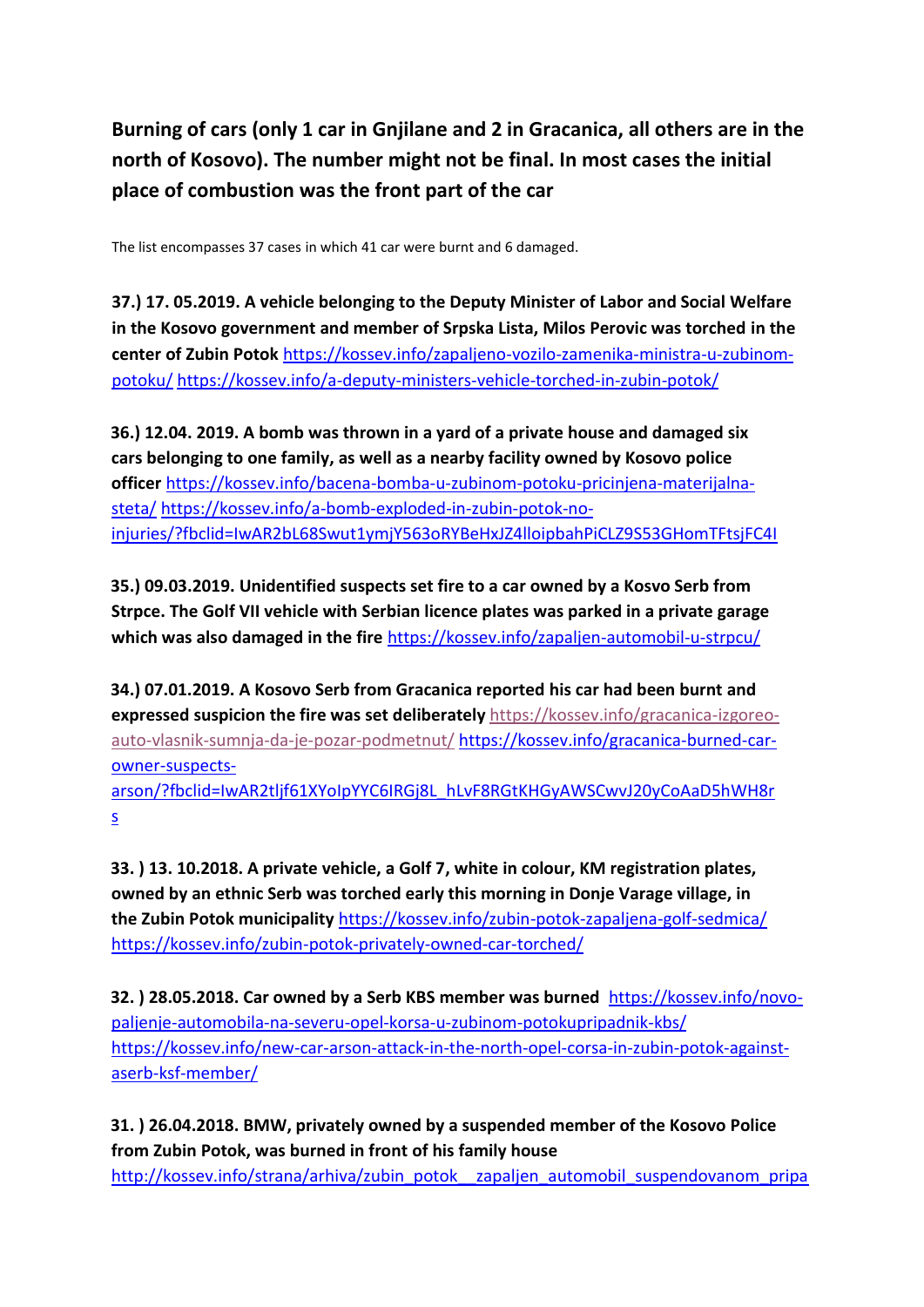# [dniku\\_kp\\_a/15624](http://kossev.info/strana/arhiva/zubin_potok__zapaljen_automobil_suspendovanom_pripadniku_kp_a/15624) [https://kossev.info/zubin-potok-suspended-police-officers-private-car](https://kossev.info/zubin-potok-suspended-police-officers-private-car-torched/)[torched/](https://kossev.info/zubin-potok-suspended-police-officers-private-car-torched/)

# **30. ) 23.04.2018. A car with Belgrade license plates was burned in North Mitrovica, owned by, Kosovo media reported, an employee of the Mitrovica Detention Centre**

<http://kossev.info/strana/arhiva/vozilo/15579> [https://kossev.info/north-mitrovica-another](https://kossev.info/north-mitrovica-another-car-was-set-on-fire/)[car-was-set-on-fire/](https://kossev.info/north-mitrovica-another-car-was-set-on-fire/)

**29. ) 25.03.2018. A car was burned in North Mitrovica owned by a Serb KP officer, two more cars damaged** 

http://kossev.info/strana/arhiva/severna\_mitrovica\_ izgoreo\_auto\_kosovskom\_policajcu\_j [os\\_dva\\_ostecena\\_/15241](http://kossev.info/strana/arhiva/severna_mitrovica__izgoreo_auto_kosovskom_policajcu_jos_dva_ostecena_/15241)

**28. ) 16.01.2018. A car was set on fire reported by Police to be suspectedly used in the assassination of Oliver Ivanovid** 

**27. ) 22.12.2017. A car was set on fire in Zvečan following the armed robbery of the local post office** http://kossev.info/strana/arhiva/jucerasnja pljacka u zvecanu zapaljen aut [omobil\\_koji\\_su\\_pljackasi\\_koristili\\_za\\_beg\\_/14174](http://kossev.info/strana/arhiva/jucerasnja_pljacka_u_zvecanu__zapaljen_aut%20omobil_koji_su_pljackasi_koristili_za_beg_/14174)

**26. ) 29.11.2017. AUDI was set on fire in North Mitrovica, owned by a well-known private entrepreneur's family of Gorani ethnic origin**

[http://kossev.info/strana/arhiva/kosovska\\_mitrovica\\_\\_zapaljen\\_audi\\_poznatom\\_ugostit](http://kossev.info/strana/arhiva/kosovska_mitrovica__zapaljen_audi_poznatom_ugostitelju_gorancu/13882)  [elju\\_gorancu/13882](http://kossev.info/strana/arhiva/kosovska_mitrovica__zapaljen_audi_poznatom_ugostitelju_gorancu/13882)

**25. ) 26. 10.2017. BMW and Golf 7 were set on fire in North Mitrovica, owned by an Albanian baker. The third vehicle was damaged. The vehicles were parked in a private property in Bosniak Mahala** 

http://kossev.info/strana/arhiva/kosovska mitrovica izgoreli bmw i golf/13458

**24. ) 18. 09. 2017. A car of a student from Krusevac was set on fire in North Mitrovica (no other details)** 

[http://kossev.info/strana/arhiva/kosovska\\_mitrovica\\_\\_zapaljen\\_automobil\\_/13042](http://kossev.info/strana/arhiva/kosovska_mitrovica__zapaljen_automobil_/13042)

**23. ) 07.08. 2017 - A bomb attack on the house of KP officer in Zubin Potok and attempted car torching**

http://kossev.info/strana/arhiva/zubin\_potok\_\_bombom\_na\_kucu\_kosovskog\_policajca\_i [pokusaj\\_paljenja\\_vozila/12669](http://kossev.info/strana/arhiva/zubin_potok__bombom_na_kucu_kosovskog_policajca_i_pokusaj_paljenja_vozila/12669)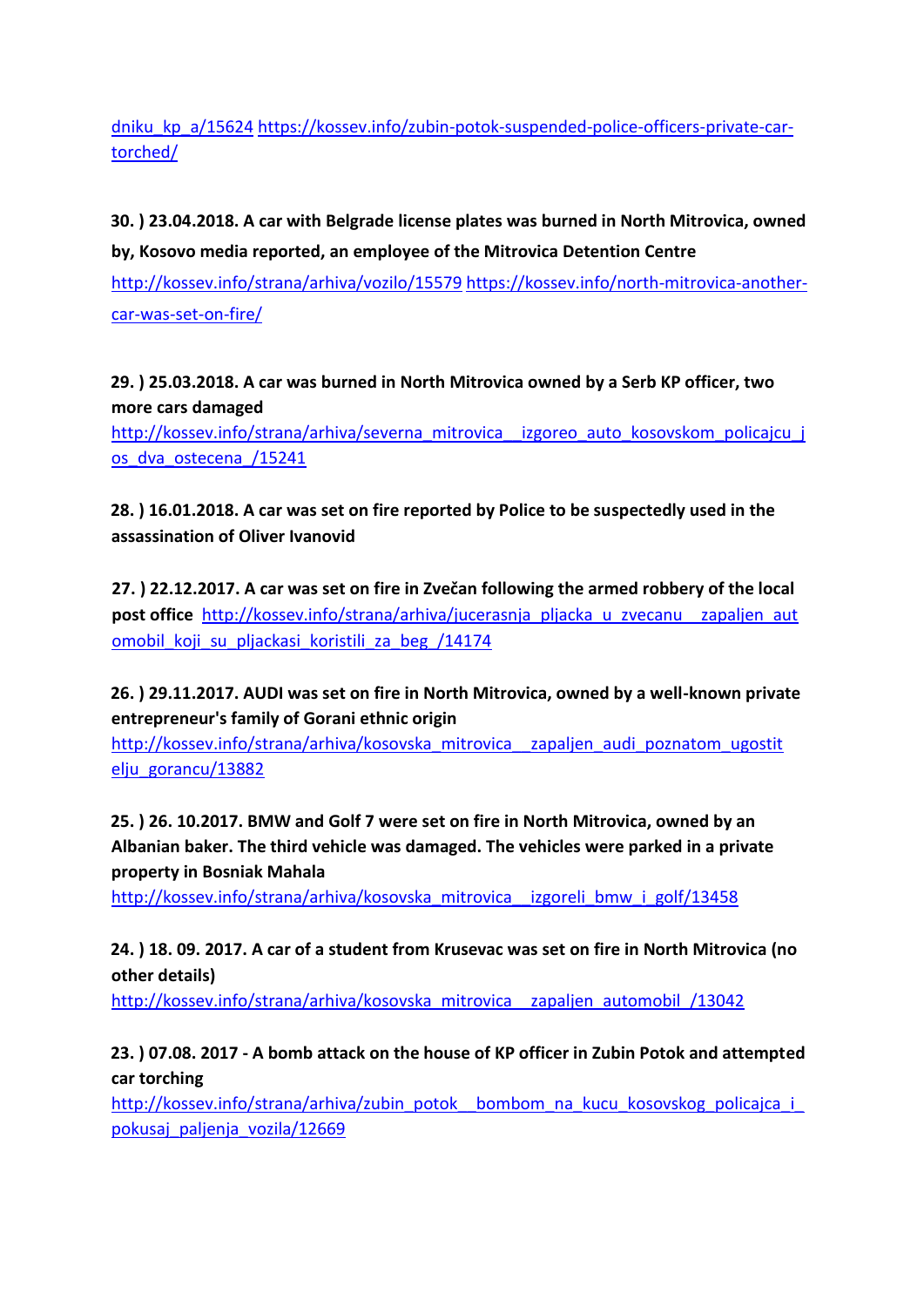### **22. ) 28.07.2017 - Citroen C5 set on fire in Mikro naselje - North Mitrovica (the car belonged to a well known shop owner)**

[http://kossev.info/strana/arhiva/kosovska\\_mitrovica\\_\\_zapaljeno\\_jos\\_jedno\\_vozilo\\_/13044](http://kossev.info/strana/arhiva/kosovska_mitrovica__zapaljeno_jos_jedno_vozilo_/13044)

**21. ) 28. 07. 2017. North Mitrovica Mayor candidate Oliver Ivanovid's car set on fire** [http://kossev.info/strana/arhiva/kosovska\\_mitrovica\\_\\_zapaljen\\_automobil\\_olivera\\_ivanovi](http://kossev.info/strana/arhiva/kosovska_mitrovica__zapaljen_automobil_olivera_ivanovica/12576)  [ca/12576](http://kossev.info/strana/arhiva/kosovska_mitrovica__zapaljen_automobil_olivera_ivanovica/12576)

**20. ) 26. 07. 2017. Zvečan: Zvecan mayor candidate Dragiša Milovid's car set on fire, claimed it was an act of purpose**

http://kossev.info/strana/arhiva/zvecan izgoreo automobil dragise milovica tvrdi da je [\\_pocar\\_podmetnut/12552](http://kossev.info/strana/arhiva/zvecan__izgoreo_automobil_dragise_milovica_tvrdi_da_je_pocar_podmetnut/12552)

**19. ) 18. 07. 2017. A car was set on fire in Leposavic**

http://kossev.info/strana/arhiva/leposavic zapaljen bmw/12463

**18. ) 26.04.2017. Three cars set on fire in North Mitrovica, one of which belonged to the Serbian Directorate for Residential Area** 

http://kossev.info/strana/arhiva/kosovska mitrovica zapaljena tri auta vlasnik policajac [\\_direkcija\\_za\\_stambeno/11758](http://kossev.info/strana/arhiva/kosovska_mitrovica__zapaljena_tri_auta_vlasnik_policajac_direkcija_za_stambeno/11758)

**17. ) 18.03.2016. A car was burned in North Mitrovica, another car damaged in the same night**

http://gradjanskastrana.kossev.info/strana/arhiva/severna\_mitrovica\_\_zapaljen\_automobil [/8174](http://gradjanskastrana.kossev.info/strana/arhiva/severna_mitrovica__zapaljen_automobil/8174)

#### **16. ) 06.03. 2016. A car was burned in North Mitrovica**

[http://gradjanskastrana.kossev.info/strana/arhiva/severna\\_mitrovica\\_\\_zapaljen\\_automobil](http://gradjanskastrana.kossev.info/strana/arhiva/severna_mitrovica__zapaljen_automobil/8046)  [/8046](http://gradjanskastrana.kossev.info/strana/arhiva/severna_mitrovica__zapaljen_automobil/8046)

**15. ) 06.0 2.2016. A car was burned in North Mitrovica owned by a Serb KP officer**  http://gradjanskastrana.kossev.info/strana/arhiva/k\_mitrovica\_\_zapaljeno\_vozilo\_srbina\_p [olicajca/7745](http://gradjanskastrana.kossev.info/strana/arhiva/k_mitrovica__zapaljeno_vozilo_srbina_policajca/7745)

### **14. ) 04.02. 2016. A car was burned in Gracanica owned by secretary with the Serbianstates ponsored municipality**

http://kossev.info/strana/arhiva/gracanica zapaljen auto sekretaru privremenog organa [/7731](http://kossev.info/strana/arhiva/gracanica__zapaljen_auto_sekretaru_privremenog_organa/7731)

**13. ) 02. 12.2015. A car was set on fire in Gracanica (belonged to Gracanica hospital director), Gracanica municipality officals received threatening messages "The doc was**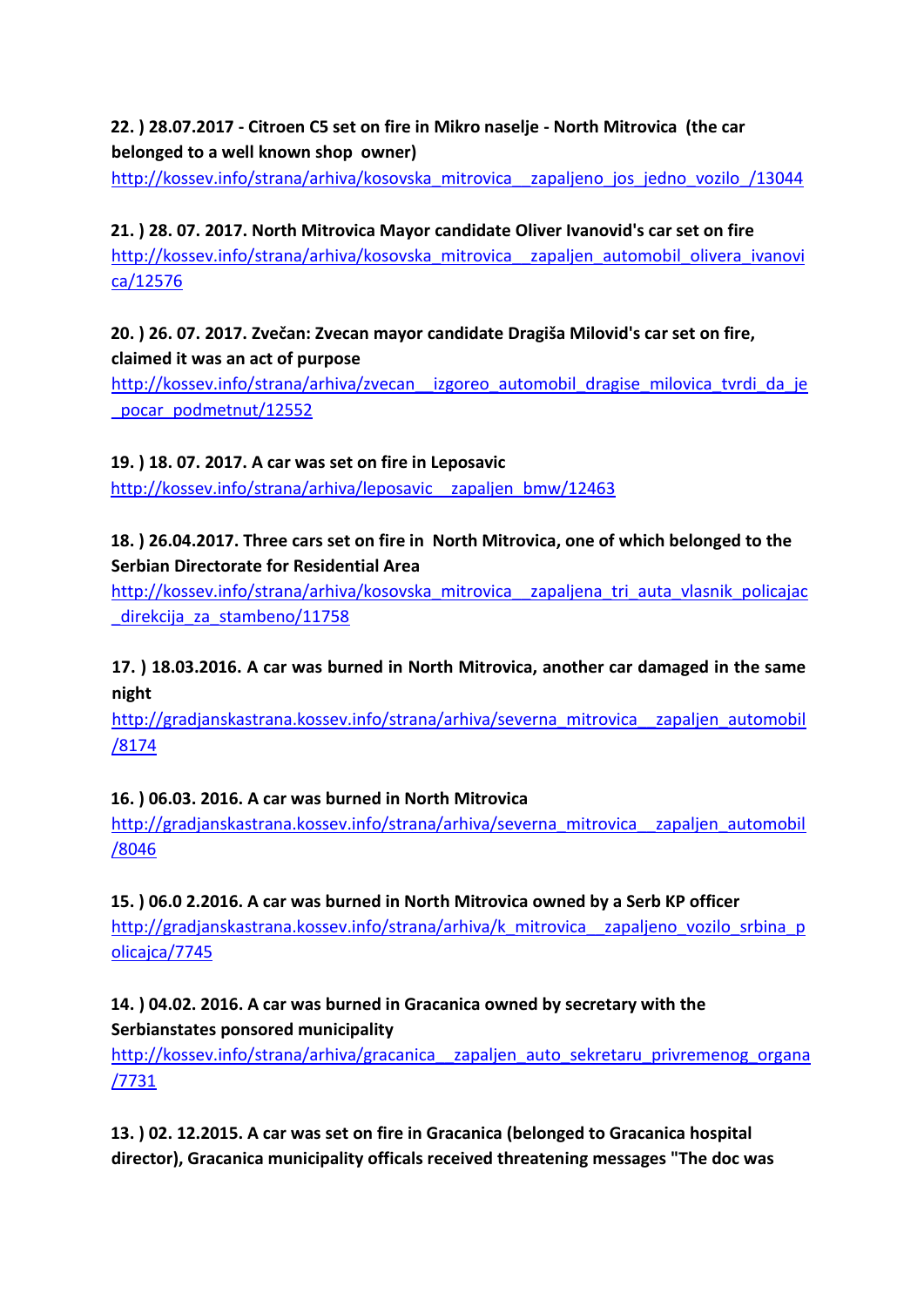#### **burning this mornig, you arenext, take care of your families"**

http://kossev.info/strana/arhiva/zapaljen\_automobil\_direktora\_bolnice\_u\_dunjoj\_gusterici [\\_ostavljena\\_preteca\\_poruka/7021](http://kossev.info/strana/arhiva/zapaljen_automobil_direktora_bolnice_u_dunjoj_gusterici_ostavljena_preteca_poruka/7021)

**12. ) 24. 11.2015. KoSSev's car burned in North Mitrovica. Another car burned also in Leposavic that belonged to KP liutenant's son (Zoran Radulovid, Kajkovo village)**  [http://kossev.info/strana/arhiva/zapaljen\\_auto\\_novinarke\\_kosseva/6950](http://kossev.info/strana/arhiva/zapaljen_auto_novinarke_kosseva/6950)

**11. ) 16.09.2015. A car that belonged to KP officer was set on fire in North Mitrovica but it was extinguished in due time** 

[http://kossev.info/strana/arhiva/kosovska\\_mitrovica\\_\\_pokusaj\\_paljenja\\_vozila\\_kosovskog\\_](http://kossev.info/strana/arhiva/kosovska_mitrovica__pokusaj_paljenja_vozila_kosovskog_policajca/6287)  [policajca/6287](http://kossev.info/strana/arhiva/kosovska_mitrovica__pokusaj_paljenja_vozila_kosovskog_policajca/6287)

**10. ) 11.8. 2015. A mercedes set on fire in North Mitrovica**  [http://gradjanskastrana.kossev.info/strana/arhiva/zapalio\\_se\\_\\_mercedes/5822](http://gradjanskastrana.kossev.info/strana/arhiva/zapalio_se__mercedes/5822)

**9. ) 15.5.2015. A jeep that belonged to Zubin Potok mayor's brother - Srdjan Vulovic was set on fire in Zubin** 

**Potok**[http://kossev.info/strana/arhiva/zapaljen\\_dzip\\_srdjana\\_vulovica/4893](http://kossev.info/strana/arhiva/zapaljen_dzip_srdjana_vulovica/4893)

#### **8. ) 04.04.2015. A car was set on fire in Zvečan**

http://kossev.info/strana/arhiva/u zvecanu zapaljen auto /4443

### **7. ) 02.03.2015. A car was set on fire in North Mitrovica**

[http://gradjanskastrana.kossev.info/strana/arhiva/severna\\_mitrovica\\_\\_zapaljen\\_auto/4012](http://gradjanskastrana.kossev.info/strana/arhiva/severna_mitrovica__zapaljen_auto/4012)

# **6. ) 10.01.2015. A car (official car, no private property) that belonged to the director of Kosovo Detention Centre in North Mitrovica was set on fire**

http://kossev.info/strana/arhiva/jutros\_zapaljeno\_vozili\_pritvornog\_centra\_u\_severnoj\_mi [trovici/3347](http://kossev.info/strana/arhiva/jutros_zapaljeno_vozili_pritvornog_centra_u_severnoj_mitrovici/3347)

#### **5. ) 19.10.2014. A carof a Serb family was burned in Gnjilane**

[http://kossev.info/strana/arhiva/u\\_gnjilanu\\_zapaljen\\_automobil\\_srpske\\_porodice/2671](http://kossev.info/strana/arhiva/u_gnjilanu_zapaljen_automobil_srpske_porodice/2671)

### **3. ) 17.09.2014. A car that belonged to the businessman Radoš Petrovid was burned in North Mitrovica**

http://kossev.info/strana/arhiva/zapaljen\_auto\_radosa\_petrovica\_u\_kosovskoj\_mitrovici/2 [431](http://kossev.info/strana/arhiva/zapaljen_auto_radosa_petrovica_u_kosovskoj_mitrovici/2431)

**2. ) 15.08.2014. two cars set on fire in North Mitrovica (one of which belonged an employee of the Detention Centre) -'Krajsler' and 'Merceds S 500'**